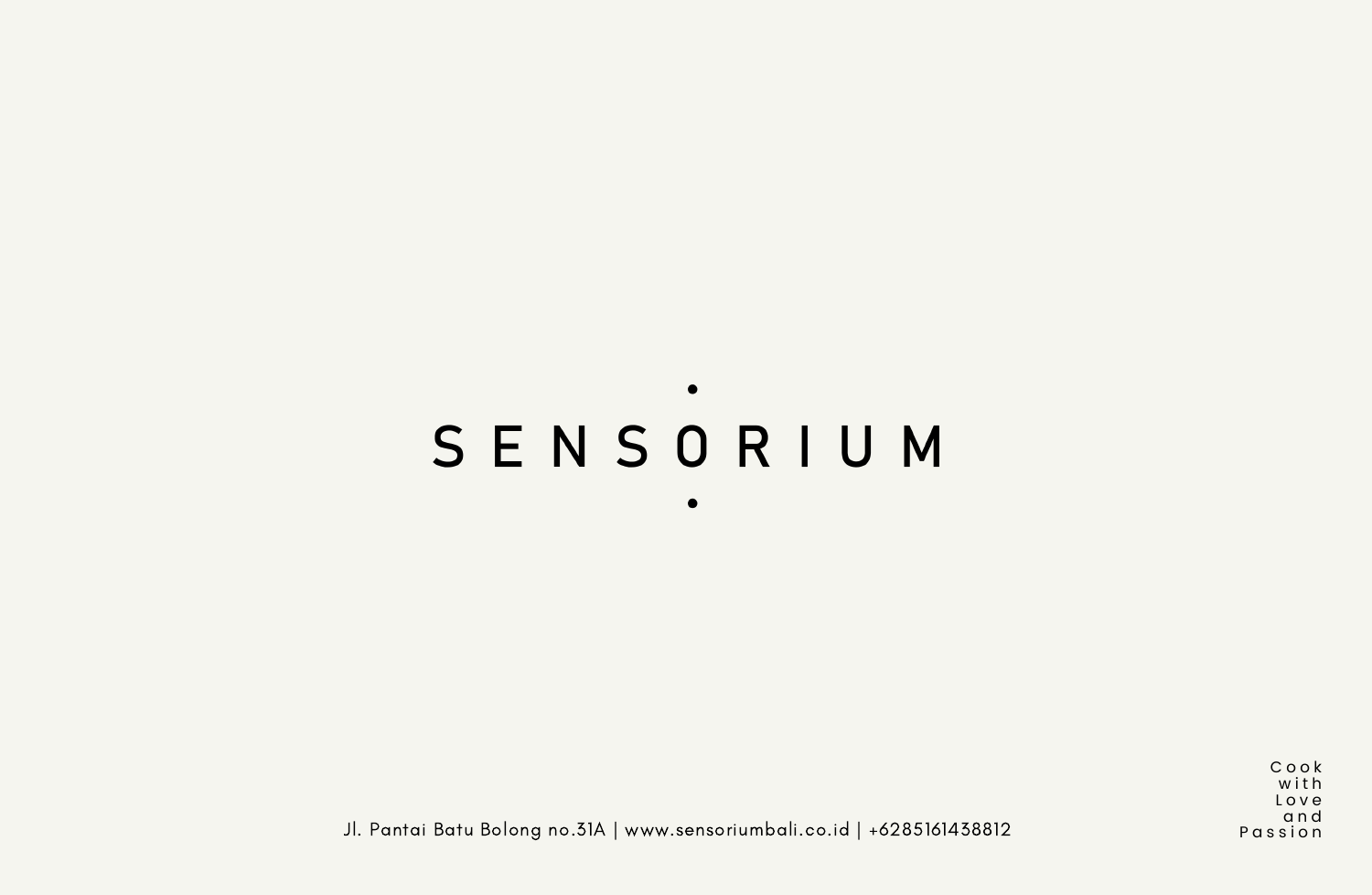# ALL DAY EVERYDAY MENU

#### toast with jam & spreads | v , gfo

Sourdough, Dark Rye, Gluten Free 40k

#### eggs your way on toast | v, gfo

Fried, Poached, Scrambled, 62C 45k

#### bircher muesli | v

Granola, Tropical Fruits, Yogurt 60k

#### bACON AND EGG ROLL | gfo

Brioche Bun, Bacon Onion Jam, Fried Egg, Cheese, Watercress Slaw 65k

#### the brekkie burrito

Lettuce, Avocado, Tomato, Cheese, Scrambled Eggs, Watercress Salad, Bacon Bits, Chili Mayo 70k

#### egg white scrambled egg | v, gfo

Dark Rye, Cherry Tomatoes, Spinach, Asparagus, Pickled Red Radish, Feta 75k

#### korean scrambled Egg | gfo

Sourdough, COJIN Kimchi, Braised Beef, Pickled Daikon, Lettuce, Mayo 80k

#### japanese scrambled Egg

Sourdough, Mayo, Katsuoboshi, Edamame, Togarashi 80k

#### Avocado on toast | v, gfo

Dark Rye, Smashed Avo, Tomato, Egg, Red Radish, Sweet Potato 75k

+Smoked Salmon +30k

#### textural of mushrooms | v

Dark Rye, Mushrooms, Seaweed Paste, 62C Egg, Kailan, Fried Shallot, Carrot 80k

#### Vietnamese chicken salad | GFo

Chicken, Aromatic Herbs, Egg, Coleslaw, Watercress, Vietnamese Dressing 80k

#### crispy quesadillas | v

Lettuce, Avocado, Pickled Daikon, Spring Onion, Coriander, Cheese

#### 75k

+ Minced Beef +20K

#### Smoked Salmon quesadillas

Lettuce, Corn Tomato Salsa, Pickled Red Radish, Lime, Smoked Salmon

85k

#### Bulgogi beef burger | gfo

Brioche Bun, Braised Minced Beef, Pickled Veg, Chilli Mayo, Coriander, Sp. Onion, Charred Lime

85k

- + Fried Egg +10k
- + Cheese +15k

#### vegetarian brunch ramen - dry |v

Shallot, Garlic, Edamame, Mushrooms, 62C Egg, Pickled Red Radish, Avocado, Cucumber 85k

#### brunch ramen - dry

Edamame, 62C Egg, Braised Minced Beef, Sesame Seeds, Cucumber Slaw 95k

+ Cheese +15k

#### Vegetarian brunch ramen - soup | v

Pickled Daikon, Sesame Seeds, Seaweed, Mushrooms, 62C Egg, Umami Dashi 85k

#### brunch ramen - soup

62C Egg, Pickled Daikon, Mushrooms, Chicken Roulade, Chicken Dashi 95k

#### Pork Belly Rice Bowl

Braised Pork Belly, Fried Egg, Coleslaw, Togorashi, Aromatic Rice 90k

# **SIDES**

| <b>SWEET POTATO CHIPS</b><br><b>CHARRED CORN</b><br>Chilli Mayo, Cheese, Lime | 30K<br>40K        |
|-------------------------------------------------------------------------------|-------------------|
| EXTRA EGG<br>EXTRA TOAST<br>COJIN KIMCHI/ MUSHROOMS/<br>SMASHED AVO           | 10K<br>15K<br>20K |
| <b>BACON/ SMOKED SALMON</b>                                                   | 30K               |



#### **GRANITA**

Ask our Staff for today's Flavour\* 30k

#### ice cream sandwich

Brioche Bun, Vanilla Ice Cream, Lime, Black Sesame 40k

#### panna cotta

Ask our Staff for today's Flavour\* 55k

V Vegetarian | GFO Gluten Free Option

*\*All prices above are exclusive of 5% service and 10% tax*

*\*\* Please let us know if you have any Food Allergies*

\*\*\* No alterations, No substitutions - The menu and kitchen are designed to cook our delicious food in a fast pace manner so you don't get Hangry. ;)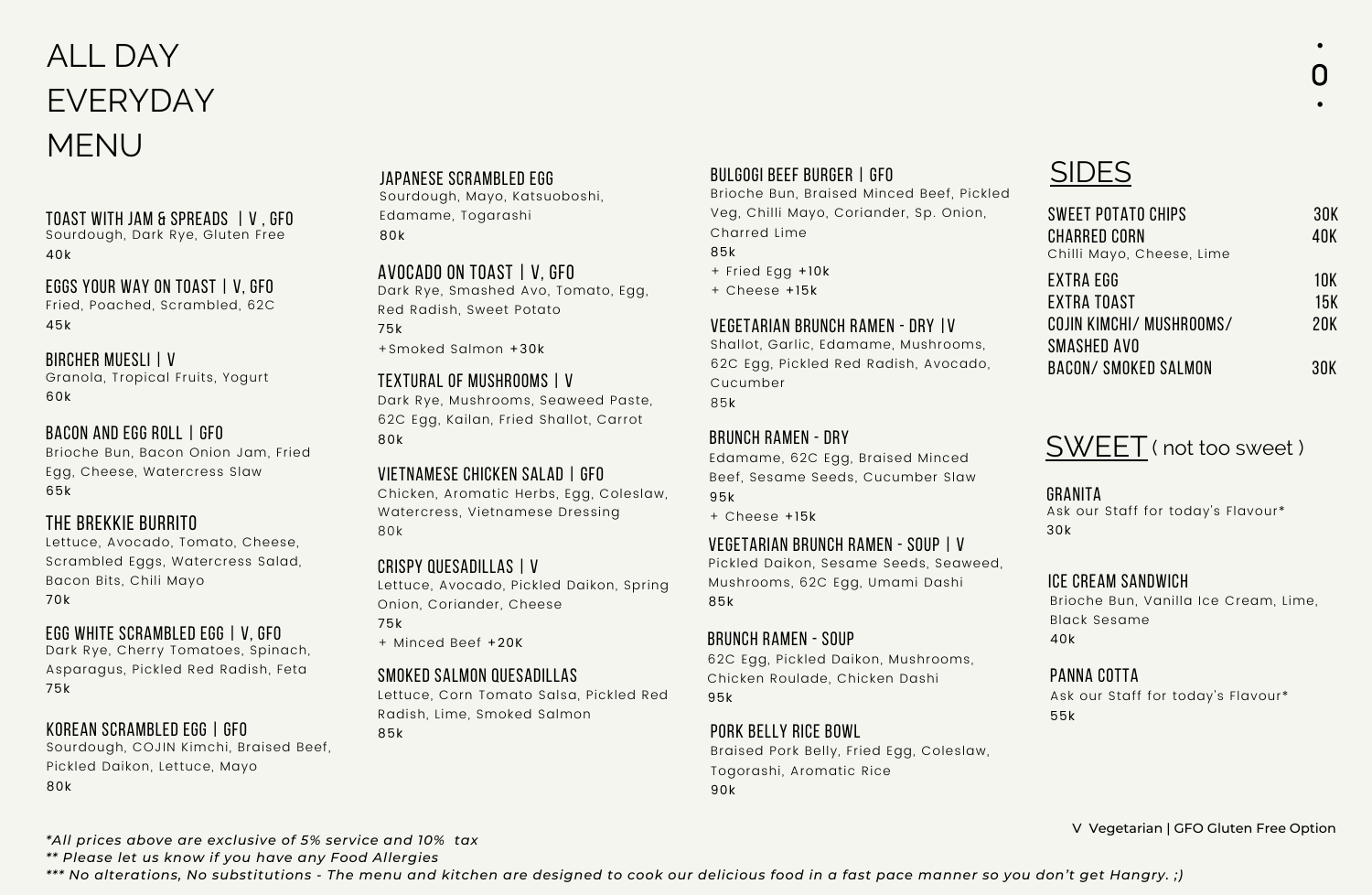# DRINKS MENU

#### **COFFEE**

| <b>BLACK</b>              | 25K |
|---------------------------|-----|
| <b>WHITE</b>              | 30K |
| ICED BLACK                | 30K |
| ICED WHITE                | 35K |
| MANUAL BREW V60/Aeropress | 30K |
| AFFOGATO                  | 35K |
| ORIGINAL COLD BREW        | 40K |
| LYCHEE COLD BREW          | 40K |
| ORANGE COLD BREW          | 40K |
|                           |     |
| EXTRA SHOT/SOY MILK       | 5К  |

almond milk 8k

## NON COFFEE

| MATCHA<br>Wellness Blend, Milk, Latte Glass                    | 35K |
|----------------------------------------------------------------|-----|
| ICED MATCHA<br>Wellness Blend, Milk, Latte Glass, Ice          | 40K |
| HOT CHOCOLATE By: Korte<br>Bali Cacao, Milk, Latte Glass       | 35K |
| ICED CHOCOLATE By: Korte<br>Bali Cacao, Milk, Latte Glass, Ice | 40K |

## JUICE AND TONIC

| COCONUT WATER | 25K |
|---------------|-----|
| ORANGE JUICE  | 30K |
| COCORANGES    | 35K |
| KOMBUCHA      | 45K |

## **SOFT DRINKS**

| COKE<br><b>DIET COKE</b><br>SPRITE<br>GINGER ALE<br>SPARKLING WATER    | 25K<br>25K<br>25K<br>25K<br>25K |
|------------------------------------------------------------------------|---------------------------------|
| MOCKTAIL                                                               |                                 |
| VIRGIN MOSCOW MULES<br>Mint, Ginger, Lime                              | 35K                             |
| VIRGIN APPLE MOJITO<br>Mint, Apple Juice, Lime                         | 35K                             |
| YAKULT LEMONADE<br>Yakult, Lemon, Honey                                | 35K                             |
| YAKULT LA-ORANGES<br>Yakult, Orange Juice, Soda Water                  | 35K                             |
| MANGO REFRESHER<br>Mint, Mango, Sprite, Lime                           | 35K                             |
| BEER                                                                   |                                 |
| <b>RINTANG</b>                                                         | 30K                             |
| TEA<br>By: Tema<br>COURAGE<br>Oolong Tea, Cocoa, Coconut, Coffee bits, | 40K                             |
| Tiramisu<br>FRENCH FARL GREY                                           | 40K                             |
| Black Tea, Rose, Bergamot<br>REMEDY                                    | 40K                             |
| Green Tea, Ginger, Lemon Grass, Pandan,<br>Lemon                       |                                 |
| SPRING                                                                 | 40K                             |
| Green Tea, Lychee, Coconut, Cranberry, Mint<br><b>WINTER</b>           | 40K                             |
| Butterfly Pea, Lemon Grass, Mint                                       |                                 |

*\*All price above are exclusive of 5% service and 10% tax*